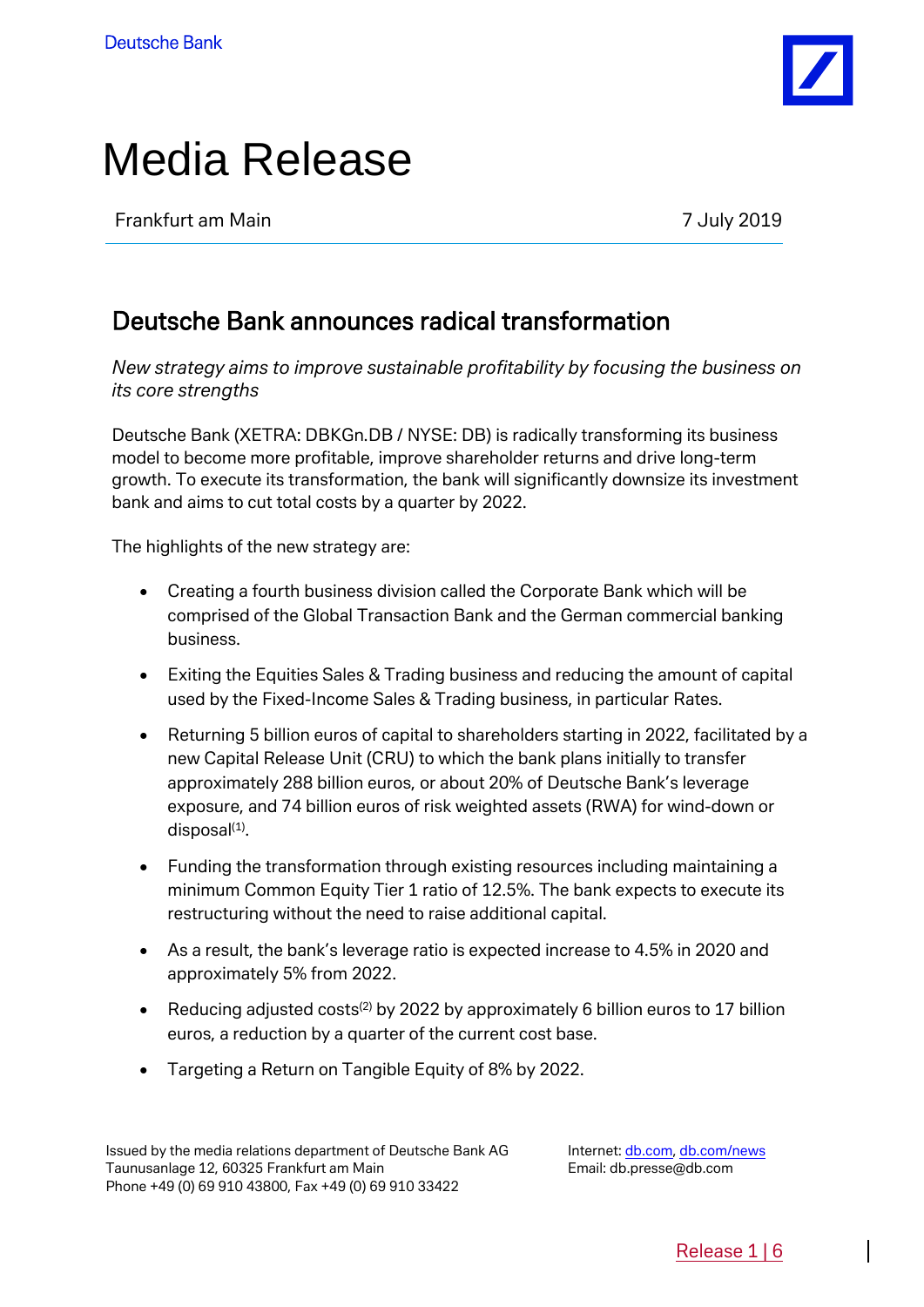• Investing 13 billion euros in technology by 2022, to drive efficiency and further improve products and services.

### Christian Sewing, Chief Executive Officer of Deutsche Bank, said:

"Today we have announced the most fundamental transformation of Deutsche Bank in decades. We are tackling what is necessary to unleash our true potential: our business model, costs, capital and the management team. We are building on our strengths. This is a restart for Deutsche Bank – for the long-term benefit of our clients, employees, investors and society."

"In refocusing the bank around our clients, we are returning to our roots and to what once made us one of the leading banks in the world. We remain committed to our global network and will help companies to grow and provide private and institutional clients with the best solutions and advice for their respective needs – in Germany, Europe and around the globe. We are determined to generate long-term, sustainable returns for shareholders and restore the reputation of Deutsche Bank."

### Paul Achleitner, Chairman of the Supervisory Board of Deutsche Bank, said:

"This fundamental transformation is the right response to the major changes and challenges in the financial industry. Deutsche Bank has been through a difficult period over the past decade, but with this new strategy in place we now have every reason to look forward with confidence and optimism. We have a talented and dedicated team at the helm to relentlessly execute what we promise today and to create a sustainably profitable bank. Our shareholders have supported our bank's restructuring for years and that's why a substantial return of capital over time is an important part of our new strategy."

#### Refocusing operating businesses

The transformation includes the creation of a **Corporate Bank** which will be the main hub for corporate and commercial clients of Deutsche Bank and Postbank. The Global Transaction Bank, which provides an essential service to many national and international corporates, will be at the core of the new division. On an average day the equivalent of around one trillion euros is transferred through Deutsche Bank's systems. In addition, around one million commercial and corporate clients from the Private & Commercial Bank in Germany will form part of the new Corporate Bank. The RoTE of the Corporate Bank is expected to grow from 9% in 2018 to more than 15% in 2022 $\scriptscriptstyle{(1)}$ .

Deutsche Bank's Investment Bank will focus on its traditional strengths in financing, advisory, fixed income and currencies. This is expected to increase activity in areas of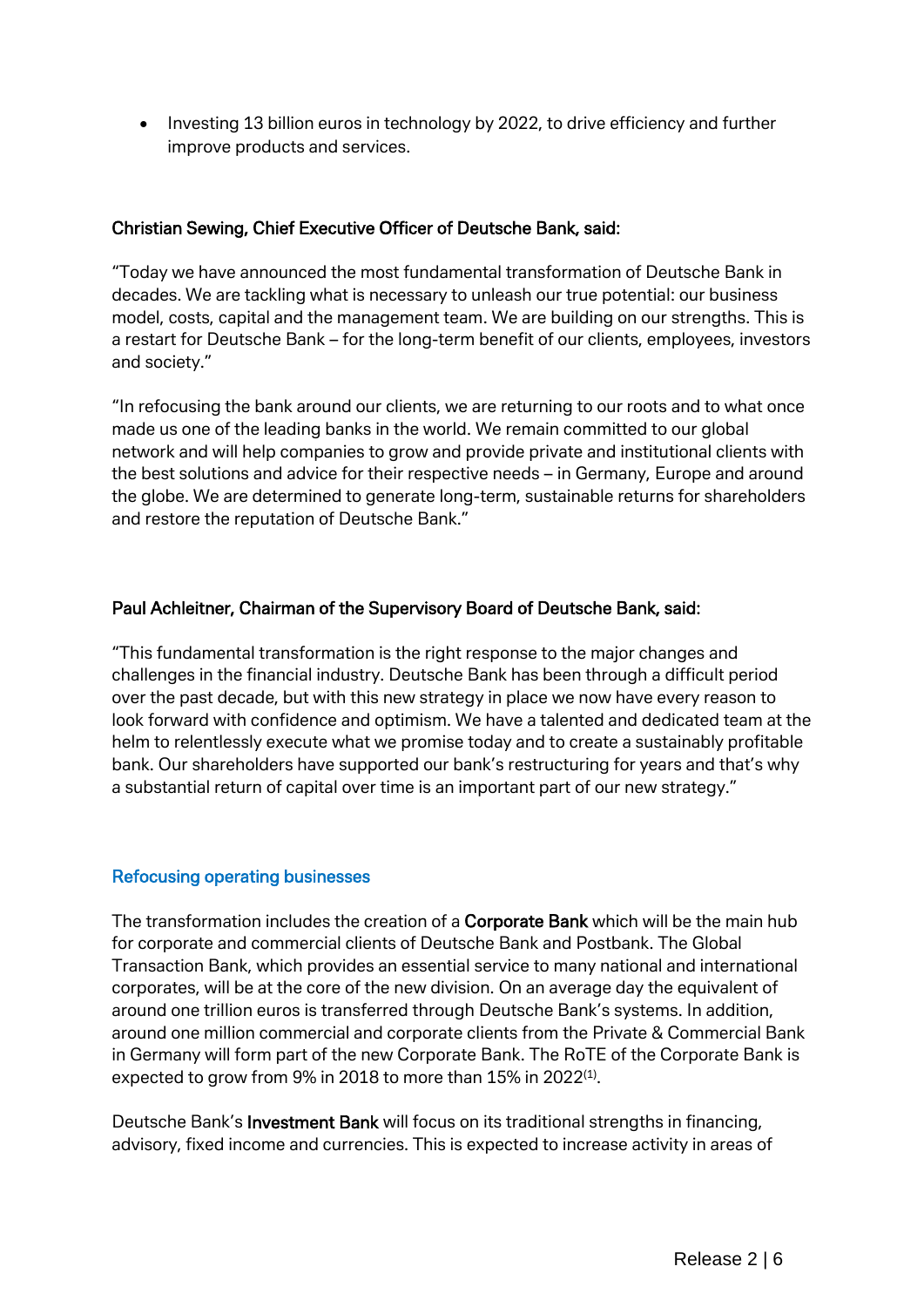particular relevance for corporates, including credit and foreign exchange products. As the bank continues to provide strategic advice to corporate clients including a focused equity capital markets business, it will keep an equity and macro research capacity as well as a targeted equity sales force.

Deutsche Bank will exit its Equities Sales & Trading business, while retaining a focused equity capital markets operation. In this context, Deutsche Bank has entered into a preliminary agreement with BNP Paribas to provide continuity of service to its prime finance and electronic equities clients, with a view to transferring technology and staff to BNP Paribas in due course. This agreement remains subject to various conditions and approvals.

In addition, the bank plans to resize its Fixed Income operations in particular its Rates business and will accelerate the wind-down of its existing non-strategic portfolio. In aggregate, Deutsche Bank will reduce risk-weighted assets currently allocated to these businesses by approximately 40%.

Going forward, the bank plans that almost 75% of Investment Banking revenues will be generated in businesses where Deutsche Bank today enjoys a top-5 market position. The RoTE of the Investment Bank is expected to increase to more than 6% in 2022<sup>(1)</sup>.

The Private Bank will cover private customers across all segments as well as small business clients. Its objective is to build on its position as market leader in Germany, as a focused bank in Europe and as a highly competitive global wealth manager. To achieve this the bank will accelerate the integration of Deutsche Bank and Postbank in Germany, in total aiming to reduce Private Bank costs by 1.4 billion euros by 2022. Additionally 200 million euros will be delivered in the current year.

While reducing operating costs, a major focus of our investments will be on the digitalisation and the development of platforms. In Wealth Management, Deutsche Bank will invest in new client advisors, especially in the growing markets of Asia. The RoTE in the Private Bank is expected to grow from 5% in 2018 to more than 12% in 2022  $^{\text{\tiny{(1)}}}.$ 

DWS remains a pillar of Deutsche Bank's strategy and will continue to pursue its objective of becoming one of the top-10 asset managers globally. DWS expects to grow its RoTE even further from 18% in 2018 to over 20% in 2022.

Reshaping Deutsche Bank is expected to drive better and less volatile financial results. Revenues are expected to grow from 22.8 billion euros in the core bank in 2018 to around 25 billion euros in 2022, reflecting realistic growth assumptions<sup>(1)</sup>.

#### Balance sheet reduction and sustained capital strength

Low-return assets or assets that no longer fit into the new strategy will be moved into a Capital Release Unit (CRU) for wind-down. Based on December 2018 balance sheet positions, approximately 74 billion euros of risk-weighted assets (RWA) will be transferred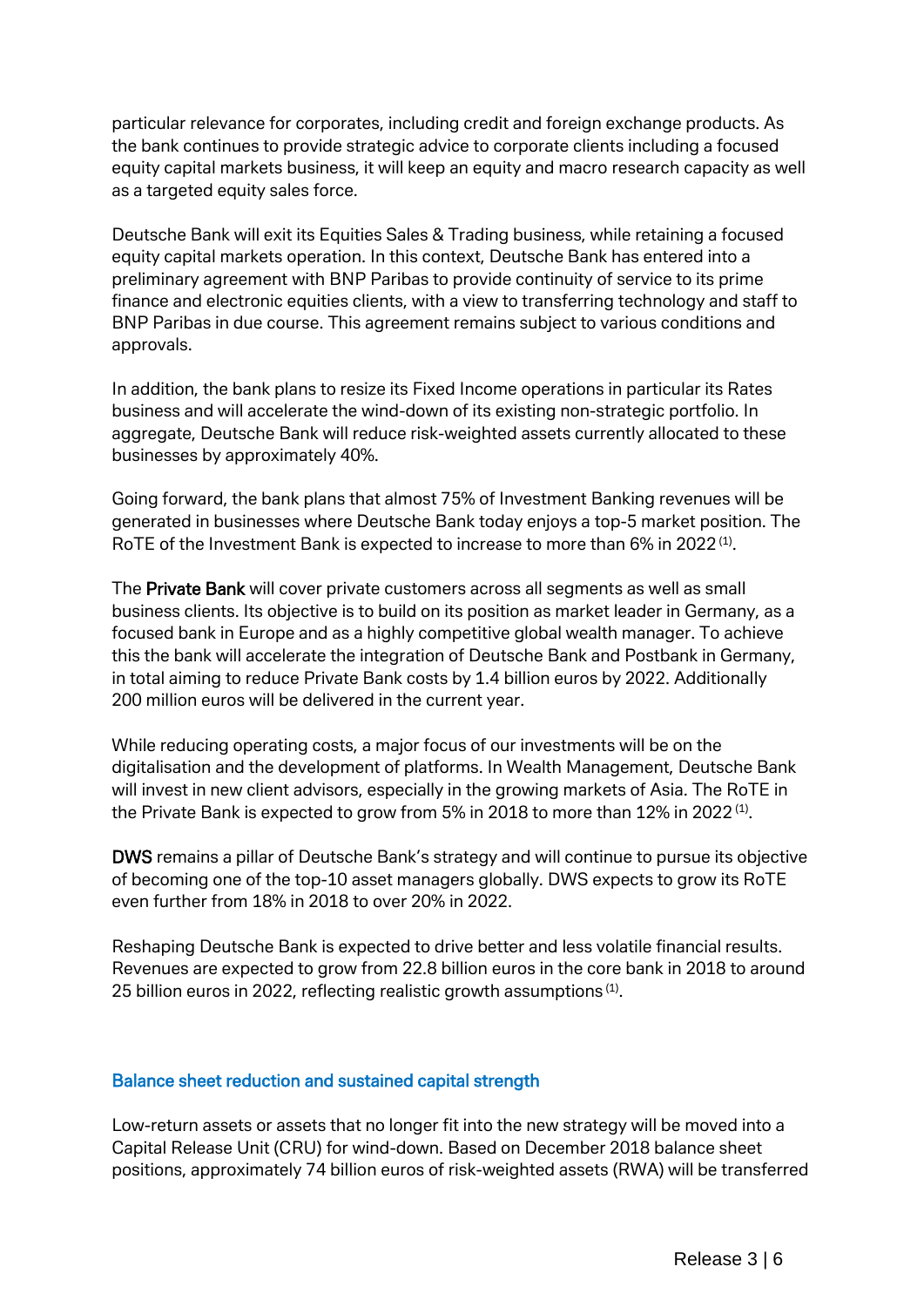to the CRU. The bank targets to reduce the CRU's market and credit risk-related RWA of approximately 38 billion euros to less than 10 billion euros by 2021. The bank will work with regulators to reduce the 36 billion euros of operational risk RWA in the CRU over time(1) .

Leverage exposure in the CRU of 288 billion euros, as of December 2018, is planned to be mostly unwound by 2022. Deutsche Bank now targets a fully-loaded leverage ratio of 4.5% in 2020 and of approximately 5% from 2022 $(1)$ .

Deutsche Bank's new minimum Common Equity Tier 1 (CET 1) target ratio of 12.5% takes into account the significant adjustment in the business model towards a more balanced and stable bank as well as improvements in its control environment over the past years. This plan has been discussed in detail with the bank's home regulator which supports the direction and transformation of Deutsche Bank as well as the targets laid out as part of the multi-year transformation process. Deutsche Bank is committed to working closely with its supervisors around the world, as it has been doing consistently over the last several years.

#### Freeing up capital for shareholders

In light of the bank's current capital position and reflecting its confidence in the high quality and low risk nature of the assets, Deutsche Bank will look to fund its transformation within its existing resources. As a consequence, Deutsche Bank does not plan to pay common equity dividends for the financial years 2019 and 2020. The bank expects to have sufficient capacity for payments on additional tier 1 securities throughout the transformation phase.

The announced measures are in the longer term expected to free up capital of 5 billion euros to be returned to shareholders through share buybacks and dividends starting in 2022.

#### Costs to execute the transformation

To implement the transformation, the bank expects one-off charges including impairments, restructuring costs and severance payments of 7.4 billion euros by 2022. For 2019, the total impact is expected to be approximately 5.1 billion euros, thereof about 3 billion euros in the second quarter.

Including the charges related to the restructuring described above, Deutsche Bank expects to report a second quarter 2019 loss before income taxes of approximately 500 million euros and a net loss of 2.8 billion euros. Excluding these charges, Deutsche Bank expects to report second quarter 2019 income before income taxes of approximately 400 million euros and net profit of 120 million euros. Results reflect revenues of 6.2 billion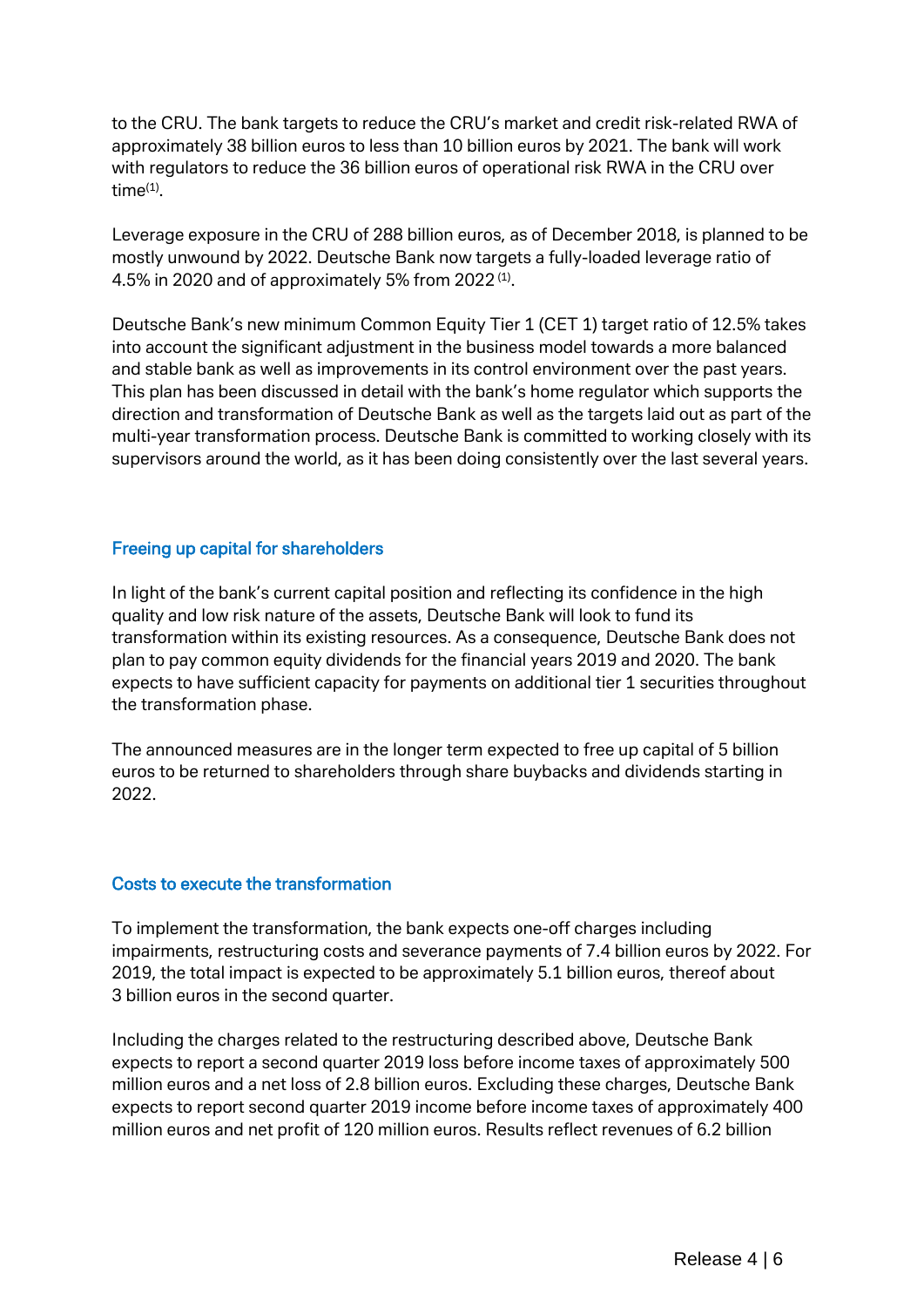euros with noninterest expenses of 5.6 billion euros and adjusted costs<sup>(2)</sup> of EUR 5.35 billion euros.

#### Deeper cost reduction and improved returns

The restructuring actions will include a workforce reduction of approximately 18,000 fulltime equivalent employees to around 74,000 employees by 2022. In aggregate, the bank expects to reduce adjusted costs by approximately 6 billion euros to 17 billion euros in 2022.

With this transformation plan, the bank aims to reduce its cost-income ratio to 70 percent in 2022. It targets a post-tax Return on Tangible Equity of 8 percent at the Group level by 2022.

#### Efficient infrastructure supporting innovation and improving controls

Deutsche Bank is committed to investing a further 4 billion euros in improving controls by 2022. The bank will combine its Risk, Compliance and Anti-Financial Crime functions to strengthen processes and controls while also increasing efficiency.

To reshape and improve its long-term competitive position, the bank will undertake a restructuring of its infrastructure functions, which include back office systems and processes that support all business divisions. These functions will become leaner, more innovative and more digital.

A separate Technology function will be created which will have responsibility to further optimize Deutsche Bank's IT infrastructure. It will also drive the digitalisation of all businesses. This is set to boost innovation as well as further strengthen the internal control environment. The bank will make targeted investments in technology and innovation, utilising a budget of 13 billion euros by 2022.

Notes:

- (1) Divisional figures are pro-forma for re-segmentation, preliminary, unaudited and subject to change
- (2) Adjusted costs are defined as total noninterest expenses excluding the impairment of goodwill and other intangibles, litigation expenses and restructuring and severance

For further information please contact:

Deutsche Bank AG Media Relations Investor Relations Sebastian Krämer-Bach +49 800 910-8000 (Frankfurt) Phone: +49 69 910 43330 +44 20 7541-4100 (London) e-mail: [sebastian.kraemer-bach@db.com](mailto:ebastian.kraemer-bach@db.com) +1 212 250-0604 (New York)

Charlie Olivier

db.ir@db.com